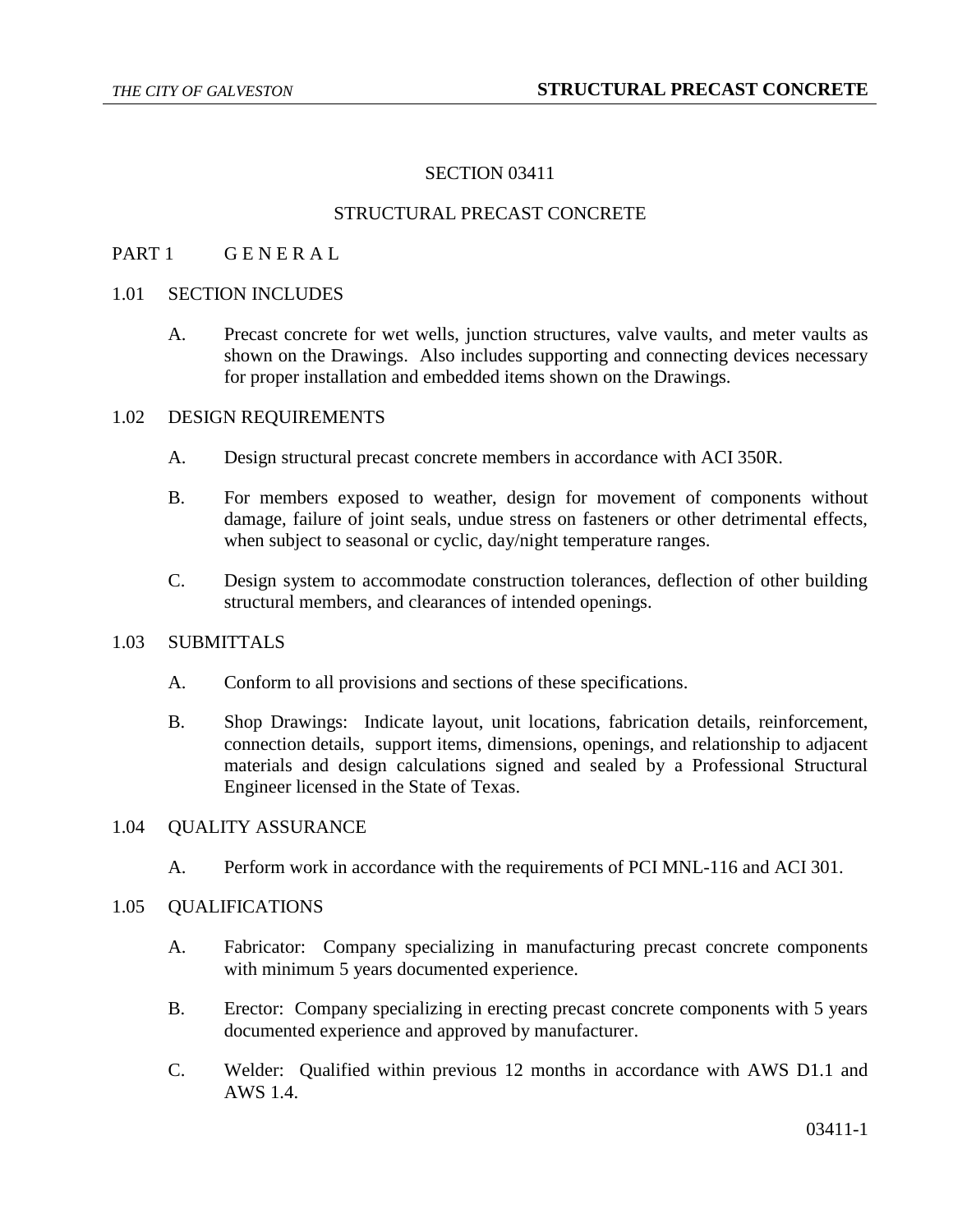D. Design precast concrete members under direct supervision of a Professional Structural Engineer experienced in design of structural precast concrete components and licensed in the State of Texas.

#### 1.06 REGULATORY REQUIREMENTS

A. Conform to ACI 318 and ACI 350R for design load and construction requirements applicable to work of this section.

#### 1.07 DELIVERY, STORAGE, AND PROTECTION

- A. Deliver, store, protect, and handle products at the site under provisions of Section 01500 - Temporary Facilities and Controls.
- B. Handle precast members in position consistent with their shape and design. Lift and support only from support points.
- C. Lifting or Handling Devices: Capable of supporting member in positions anticipated during manufacture, storage, transportation, and erection.
- D. Protect members to prevent staining, chipping, or spalling of concrete.
- E. Mark each member with date of production and final position in structure.

## PART 2 PRODUCTS

# 2.01 CEMENT, GRAY PORTLAND, CONFORMING TO ASTM C 150 TYPE II.

A. Aggregate, Sand, Water, Admixtures: Determined by precast fabricator as appropriate to design requirements and PCI MNL-116 and Section 03310 - Structural Concrete.

### 2.02 REINFORCEMENT

- A. Reinforcing Steel: ASTM A 615 Grade 60, deformed steel bars.
- B. Welded Steel Wire Fabric: ASTM A 497 Welded Deformed Type; in flat sheets; unfinished.

#### 2.03 ACCESSORIES

- A. Connecting and Supporting Devices: ASTM A 666 stainless steel plates, angles, items cast into concrete.
- B. Grout: Non-shrink, non-metallic, minimum compressive strength of 7000 psi at 28 days conforming to Section 03600 - Structural Grout.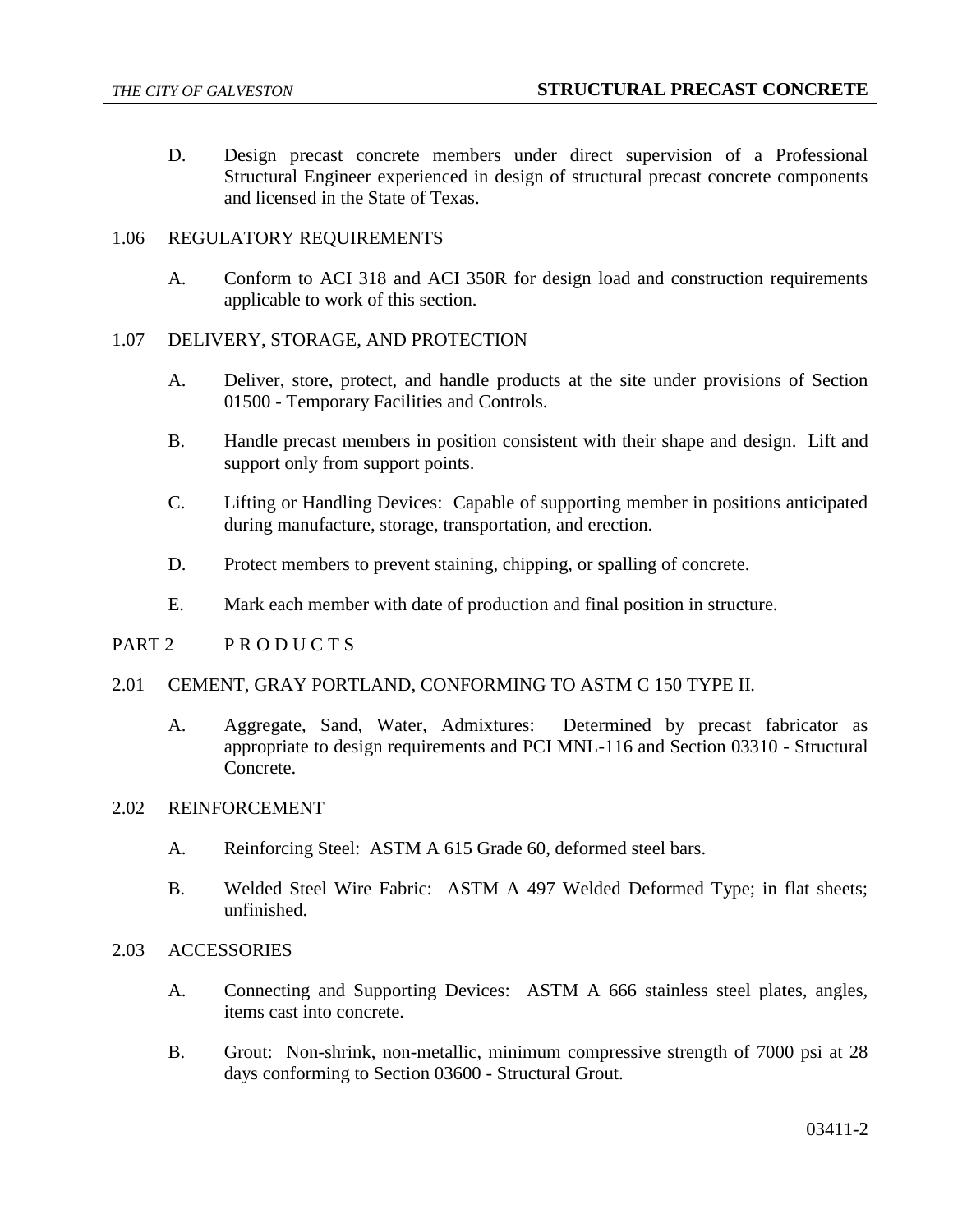### 2.04 FABRICATION

- A. Fabrication procedure to conform to PCI MNL-116 and ACI 318.
- B. Maintain plant records and quality control program during production of precast members. Make records available upon request.
- C. Ensure reinforcing steel, anchors, inserts, plates, angles, and other cast-in items are embedded and located as indicated on shop drawings.
- D. Provide required openings with a dimension larger than 10 inches and embed accessories, provided by other Sections, at indicated locations.

### 2.05 FINISHES

A. Finish members to PCI MNL-116 Commercial Finish A grade.

## 2.06 FABRICATION TOLERANCES

- A. Conform to PCI MNL-116.
- B. Maximum Out-of-Square: 1/8 inch/10 feet, non-cumulative.
- C. Maximum Out of-Round: 1/8 inch/10 feet diameter, non-cumulative.
- D. Maximum Misalignment of Anchors, Inserts, Openings: 1/8 inch.

### 2.07 SOURCE QUALITY CONTROL AND TESTS

A. Test samples in accordance with applicable ASTM standard and as required by Section 03310 - Structural Concrete.

### PART 3 E X E C U T I O N

### 3.01 EXAMINATION

A. Verify that site conditions are ready to receive work and field measurements are as shown as on shop drawings.

### 3.02 PREPARATION

- A. Prepare support equipment for the erection procedure, temporary bracing, and induced loads during erection.
- B. Prepare a means of protection of PVC liner and embeds from damage during construction, transportation, and erection.

#### 3.03 ERECTION